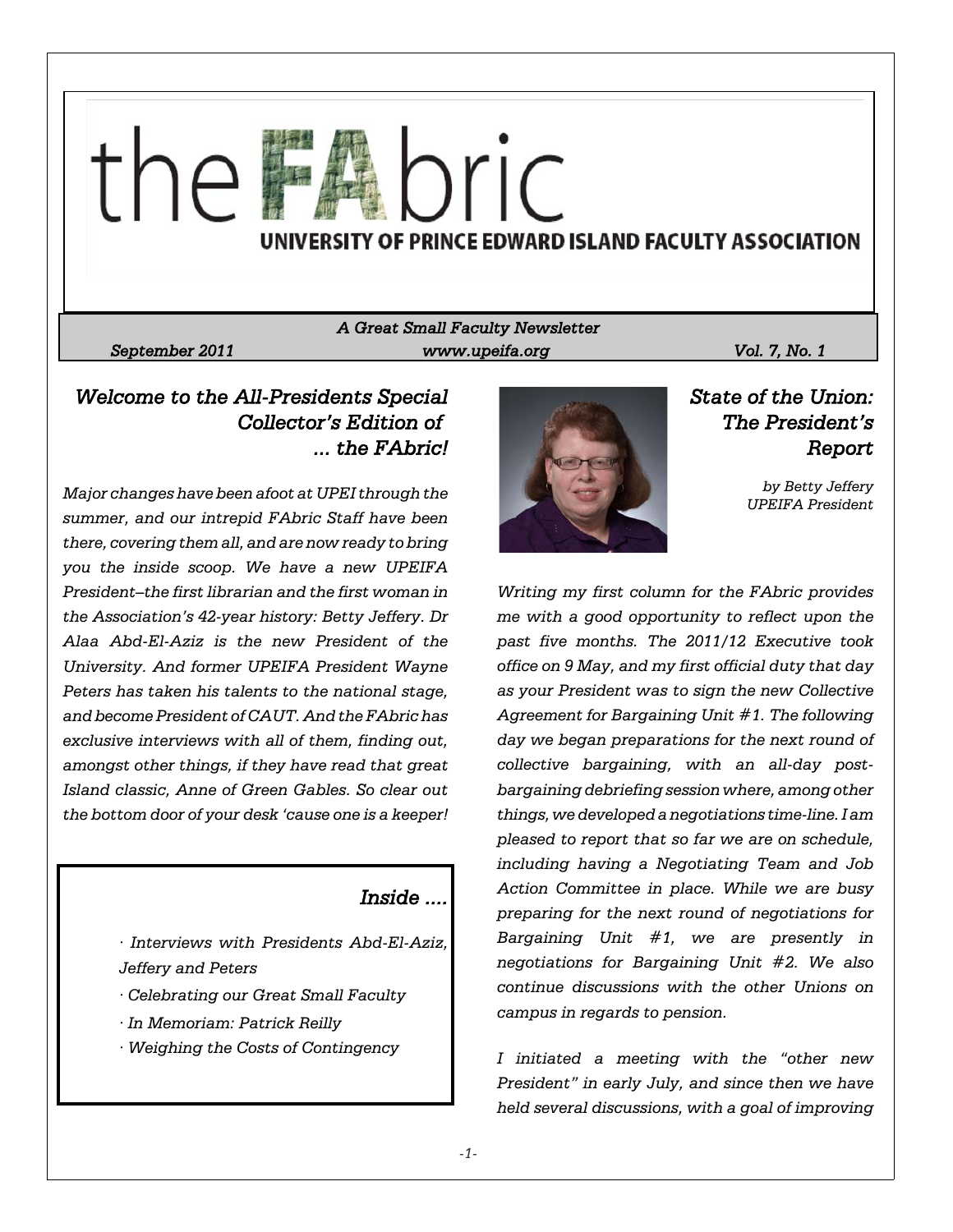*relations between the Association and the Employer. I am pleased to report that these discussions have resulted, thus far, in three longstanding grievances being resolved to the Association's satisfaction, and other issues handled without needing to resort to the formal grievance process. Dr. Abd-El-Aziz has stated to me, and in several public forums, his commitment to work on developing the human infrastructure. As he would say himself, though, we must hold him to this commitment, both as a Faculty Association and as individuals. I look forward to seeing further concrete examples of this commitment. Be assured that the Faculty Association will continue to work to ensure that Members' rights, as provided for in our collective agreements and certification orders, are protected and respected.*

*It is the human infrastructure which makes UPEI such a great university and community. As a community, we have several opportunities to acknowledge and celebrate the milestones and achievements of our colleagues. In this issue of the FAbric you will read about the honorees at this year's Faculty Recognition & Awards Celebration held at the end of April. The FA provides other venues for this, such as FA Time and other social activities, but don't forget the informal opportunities. In the 'busyness' of our lives as academics, let's take time to share a few moments with a colleague next door, down the hall, or in another building. And let me take advantage of this opportunity to thank my predecessor in the role of FA President—David Seeler—for his commitment and dedication to the FA. Dave served in the role of President for three years, and as Vice-President for eight years prior to that. I would also like to acknowledge another FA Past President—Wayne Peters—whom we are proud to see serving as CAUT President this year. Read an interview with Wayne elsewhere in this issue.*

*We are beginning to see some concrete results from the recently-negotiated BU #1 Collective Agreement. The first three-year recurring contracts for Sessional Instructors have been offered, and some Sessional Instructors are now being compensated at the Step 2 rate. These were hard-won gains in the last round of collective bargaining. As of this writing, the report of the joint committee set up to investigate pregnancy leave for Clinical Nursing Instructors is due within a few days. By the way, watch for details on Fair Employment Week which we are organizing for later in October to highlight the overuse and exploitation of contract academic staff.* 

*I hope that all of you will make an effort to attend the Fall General Membership meeting on 13 October. We are experimenting with a new timeslot, and also providing a light lunch, to accommodate in particular those of our Members who may hold other jobs off campus. At that meeting we will be presenting the proposed bargaining positions for BU #1 for your approval.*

*Best wishes to all of you for this academic year.*

# *Great Moments in University History*

*A Less-Ambitious Student*

*In 1382 Robert of Lincoln enters King's Hall College, Cambridge where he lives and studies for the next 58 years. He dies in 1440 without taking his undergraduate degree.*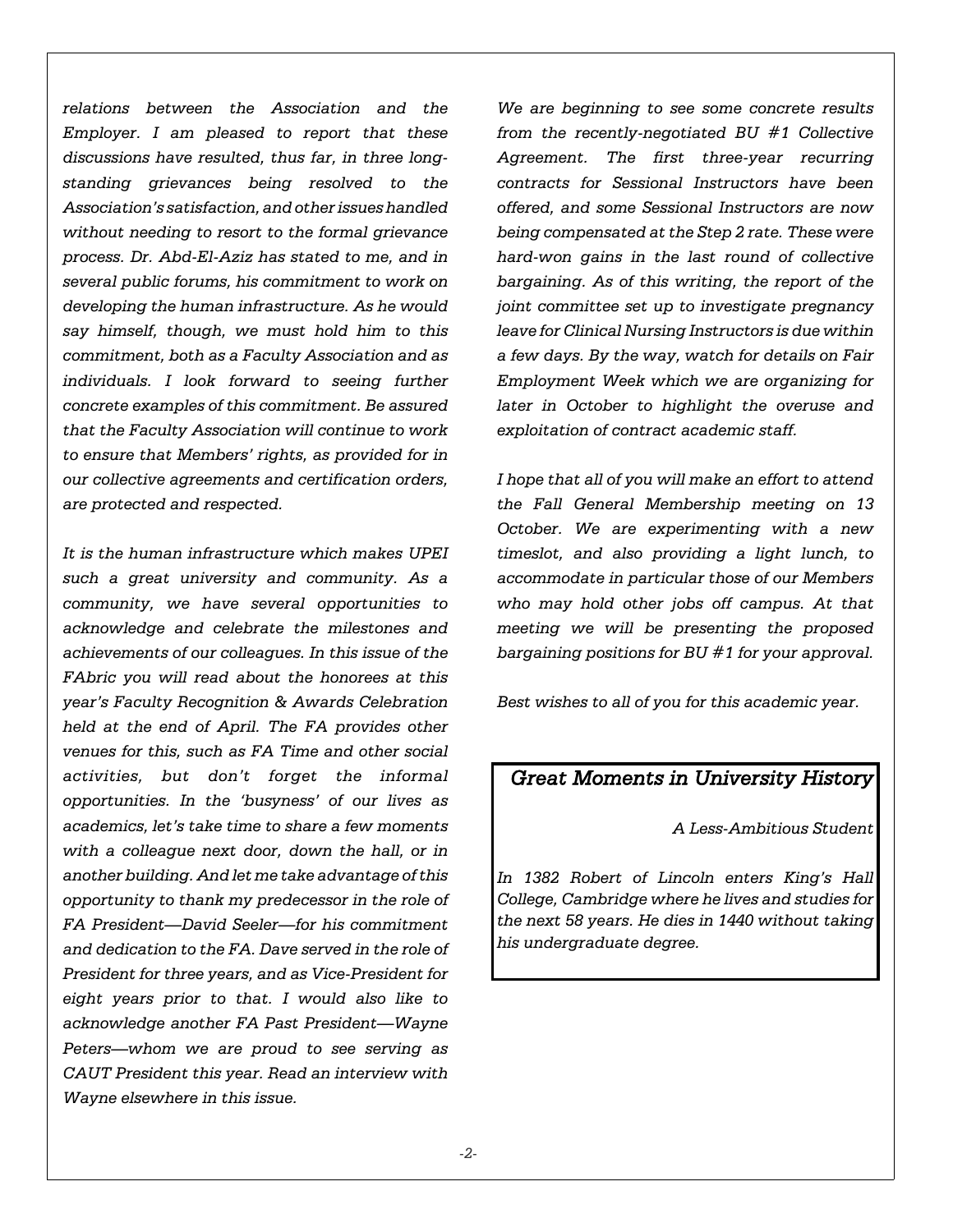# *NOTICE TO ALL MEMBERS OF THE UPEI FACULTY ASSOCIATION*

### *General Membership Meeting*

*Thursday, 13 October 12:00 pm-1.30 pm Faculty Lounge, Main Building*

*A light lunch provided, beginning at 11:30*

*All Members Encouraged to Attend!*

# *A Conversation with Dr. Alaa Abd-El-Aziz, UPEI's Sixth President*

*Interview by Richard Raiswell FAbric Editor*



*On 1 July 2011, Dr. Alaa Abd-El-Aziz became the sixth president and vicechancellor of the University of Prince Edward Island. Shortly before classes began, the FAbric had a chance to sit down and talk to Dr. Abd-El-Aziz, to discuss his*

*impressions of the University so far, and to get a sense of his vision for the institution over the coming years. Dr. Abd-El-Aziz was candid and direct. He spoke passionately and enthusiastically about his new position and the opportunities he sees to draw upon and enrich the university's human infrastructure. "His job*

*as president, he stressed, was to champion the university community—to be an administrator who ensures that faculty and staff can do their jobs as effectively as possible." Mutual respect and trust are central to Dr. Abd-El-Aziz's style of leadership—and when it comes to solving problems, he wants to do so as an academic: to bring together a community of minds, to debate and discuss, and to sound out ideas. As he says, two brains are always better than one. But, he stressed, as I readied to leave, we should not take this as empty rhetoric: we should measure him by his actions.*

*FAbric: Why did you decide to come to the University of Prince Edward Island?*

*Dr. Abd-El-Aziz: UPEI is in a position to make a huge contribution to the future success of Prince Edward Island. It has a talented faculty and staff, and a good and growing reputation for quality teaching and research. Moreover, the physical infrastructure is in place. I believe that my skill set meshes well with the next stage in the university's development.*

*FAbric: How is UPEI different from other Canadian universities?*

*Dr. Abd-El-Aziz: There are some obvious differences between UPEI and other Canadian universities. For example, we are the only degree-granting university for an entire province. So we do receive tremendous, unilateral support from our community and government. We have a symbiotic relationship with our province, for UPEI is a huge economic driver, but also relies upon public support. I think what sets us apart, though, is*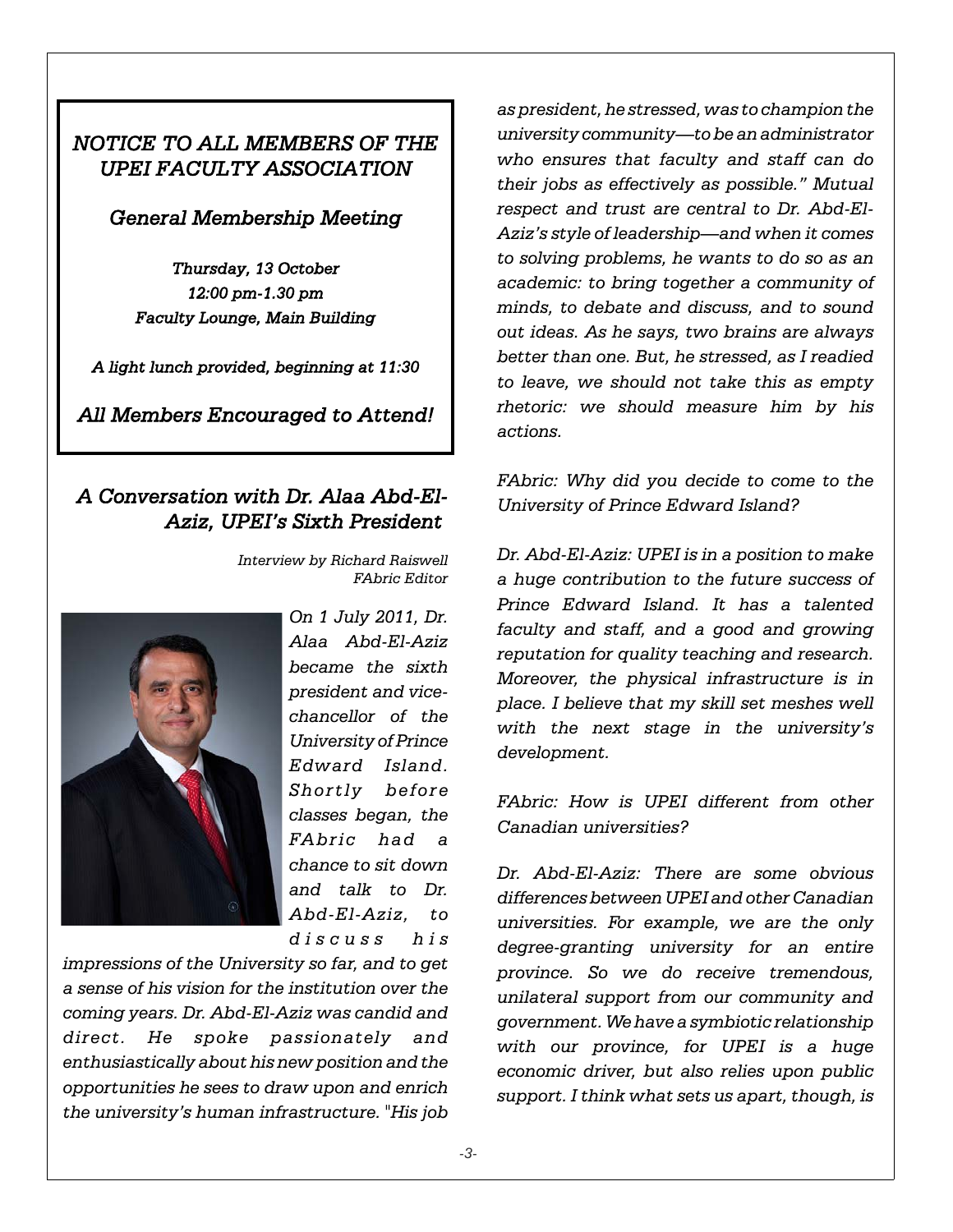*our can-do attitude. Although we may not be blessed with some of the resources that large universities have, we set goals and continue to reach beyond the limits of what others might think possible.* 



*Our undergraduates have tremendous opportunities to conduct research with outstanding faculty. This is rare in larger institutions.*

*Many universities are similar, and spend a lot of money trying to say that they are not. This means that we need to position ourselves properly. We need to stress what we do well. We have world-class programmes at UPEI that are attractive to students around the world.*

*FAbric: What are your first impressions of the university? What do you see to be its strengths?*

*Dr. Abd-El-Aziz: On my numerous visits prior to July and now that I've been here permanently for a couple of months, I'm very impressed with the people of the university, and of the community, and how UPEI respects its history and values.*

*For a relatively small university, UPEI has*

*attracted excellent faculty, researchers, and staff. How does this happen? I believe it is a case of how UPEI's people attract other great people, resulting in the delivery of programming that translates into a successful experience for students.*

*We have all the strengths of a small campus, a close-knit relationship between students and faculty, and with the community. But the opportunities we offer, and our "output" is that of a bigger university.*

*We have a strong infrastructure base and new facilities that are ideal for nurturing our connections with the community—whether it be in a research context, or through the offering of our venues for sport and recreation, meetings, community programmes, and the like.*

*FAbric: What are your priorities in your first year?*

*Dr. Abd-El-Aziz: I look forward to working collaboratively with members of the campus and the community to set future directions from a strong foundation.*

*My first priority will be to spend time and get to know the faculty, staff and students who learn, work and live here—to identify their perspectives on the strengths of the current programming and future directions of growth and development for the university. I will also meet with alumni, members of the Island community and members of government, the private and public sector, industry and notfor-profit groups, so I can come to understand the key issues of importance from these perspectives, and determine how we can work*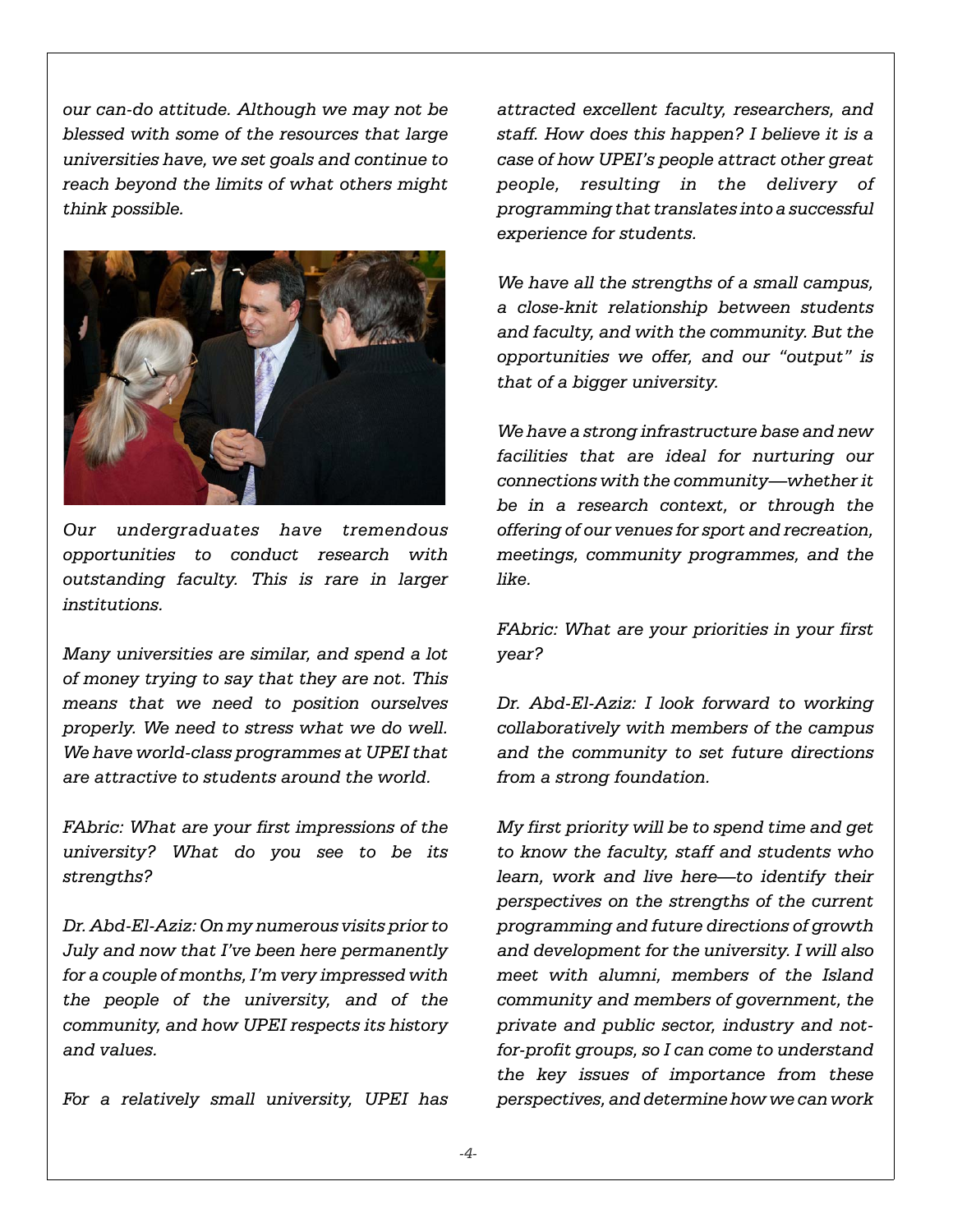*together to meet the needs of the community, while positioning UPEI as an academic leader in the 21st century.*



*FAbric: What is your vision of the development of the university over the next five years?*

*Dr. Abd-El-Aziz: This will be determined through input from a collaborative approach. But I expect that we will continue to improve our human infrastructure, foster a healthy and vibrant work environment, and develop common goals around student success, community engagement, international and graduate student support, and alumni involvement in career development.*

*But UPEI should never be anyone's second choice. It should be a destination actively sought out by students and by faculty. It should be an institution of which the community is proud.*

*FAbric: What do you foresee to be your greatest challenge in the years ahead?*

*Dr. Abd-El-Aziz: I prefer to position challenges in positive terms, for our greatest challenges*

*will spawn our greatest opportunities. Which challenges we choose to address will frame our culture.* 

*Obviously, we are working within the same environment as all universities and have to be sensitive to the world-wide economic climate, to issues such as regionalism, inter-provincial mobility and demographic realities. But if we continue to build UPEI based upon excellence, quality and shared values, if we continue to invest in the best people that we can attract—students, faculty and staff—our response to our challenges will continue to improve our university.*

*FAbric: Finally, a cheeky question: have you read Anne of Green Gables?*

*Dr. Abd-El-Aziz: Yes. I have read Anne of Green Gables, but I must admit that I have not read all of Lucy Maud Montgomery's works. Lucy Maud's reflections and writings do give a wonderful glimpse into Island life of that era, and that helps me to understand the Island, as a new resident. Her descriptions of the Island are like paintings, and I have enjoyed seeing this landscape as I spent some time travelling around the province meeting members of various communities.*

*We are privileged to house the Lucy Maud Montgomery Institute (LMMI) here on campus, where some of the most renowned Montgomery scholars—including Dr. Elizabeth Epperly, a former UPEI President and founding Chair of the LMMI—interact to present their research on Montgomery's work.*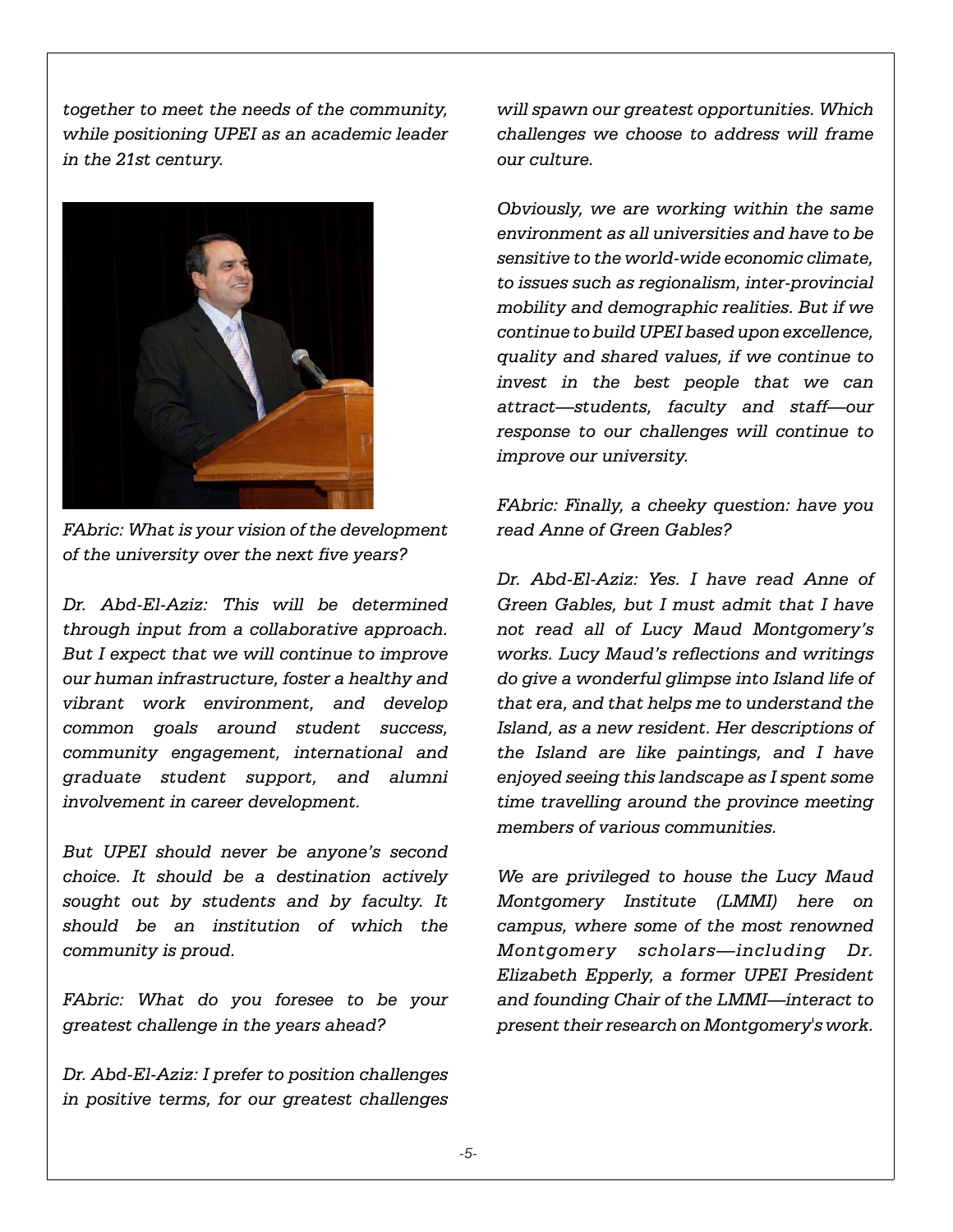### *Just the facts ...*

*An accomplished chemist and fellow of the Chemical Institute of Canada, Dr. Abd-El-Aziz received his BSc and MSc degrees from Ain Shams University in Cairo, Egypt, and his PhD from the University of Saskatchewan. After completing an NSERC postdoctoral fellowship at the University of Toronto, he joined the chemistry department of the University of Winnipeg and was the recipient of several distinguished teaching and research awards. He served as dean of science, associate vicepresident of Research and Graduate Studies, and vice-president, Research, International & External Affairs.*

*Most recently, Dr. Abd-El-Aziz was provost of the University of British Columbia's Okanagan campus in Kelowna, which he joined in 2006. As provost, he provided leadership and direction in the areas of planning, policy development, and resource management. His responsibilities also encompassed the academic and research mandates.*

*Throughout his administrative career, he has remained actively engaged in chemistry, making significant contributions to research and teaching in his field of inorganic and organometallic polymers and materials. Dr. Abd-El-Aziz plans to continue his research while at UPEI.*

*Dr. Abd-El-Aziz resides in Cornwall with his wife, Valerie, and youngest son, Kareem.*

# *A Conversation with Betty Jeffery, UPEIFA's New President*

*Interview by Richard Raiswell FAbric Editor*

*FAbric: Why did you decide to take on the Presidency of the UPEIFA?*

*I can't say that this was something that was ever in my career or life plan. I have always believed, though, in contributing to any group of which I am a member. I was involved with the union at Acadia University before coming to UPEI, and became involved here following unionization. My first elected role was as a member of the Communications Committee, and when I became a Member-at-Large on the Executive Committee in 2005 I became Chair of that Committee. That role meant that I was heavily involved in the momentous year in UPEIFA history which saw us having to go on strike to achieve some of our negotiating goals. After serving as a Member-at-Large for three years, I agreed to run as Vice-President—a position I served in for a further three years. The experience I gained on the Executive during two rounds of negotiations and six troubled years of dealings with the Administration made it almost impossible for me not to offer as President. I believe that this experience and knowledge will work to our benefit.*

*FAbric: What do you see as the UPEIFA's strengths?*

*Its Members. As much as it may sound like a truism, any union is only as strong as its membership. Our membership demonstrated its strength in a very visible way during the Strike in 2006. A more recent demonstration of our strength, though, is the number of people serving the*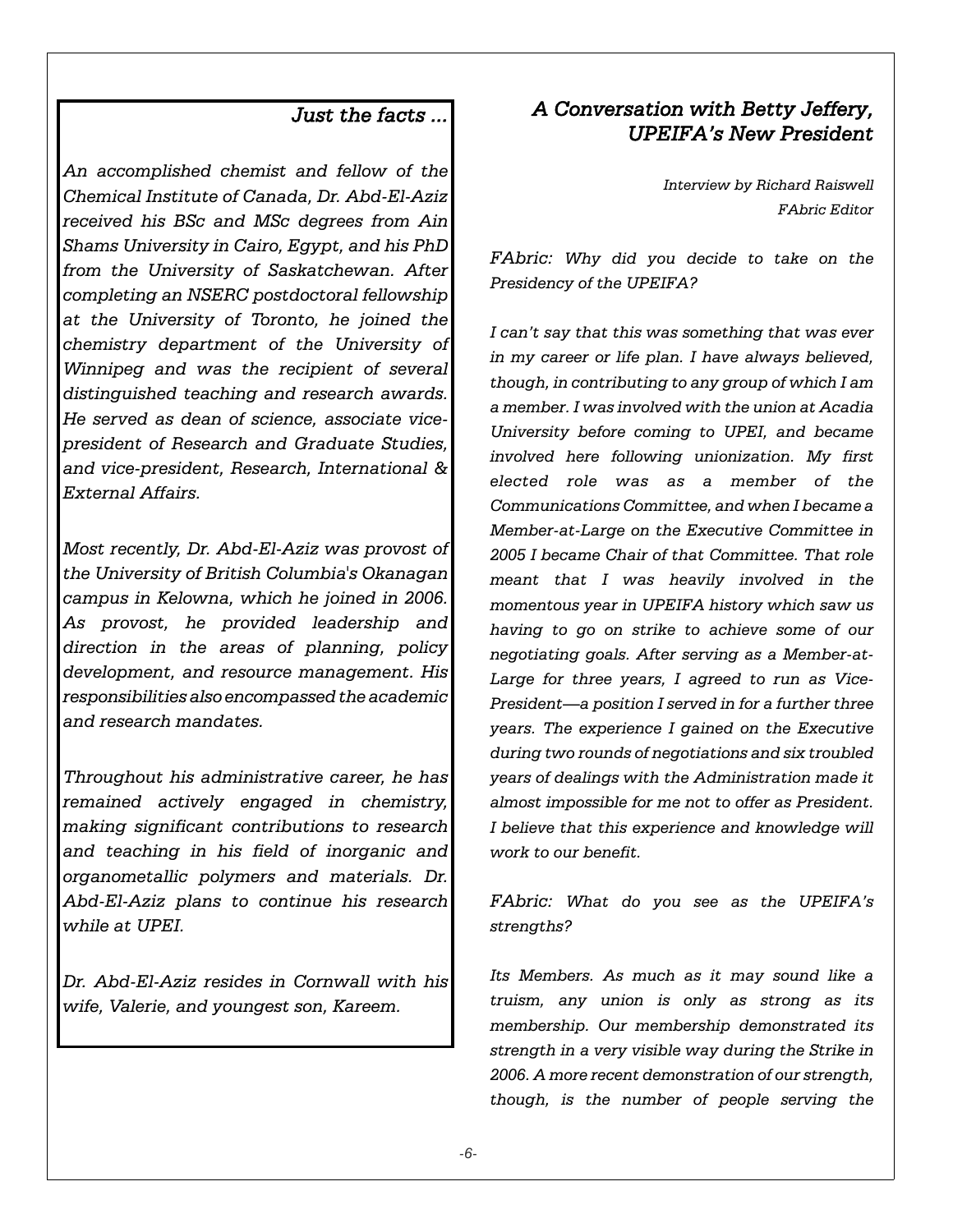*Association in some role. None of us can become complacent, however, and assume that there is "someone else" who will take care of things. Each and every Member has a role to play in ensuring that the UPEIFA remains strong, and that the UPEIFA is recognized by the Administration to be strong. Turning out for Membership meetings and social activities is one way in which every person can contribute.*

*FAbric: What are your priorities this year?*

*Obviously the top priority is to conclude successful negotiations for both of our Bargaining Units. We do have good collective agreements in place but there are further improvements and gains to be made. As I mention in my Report earlier in this issue, I also want to work towards improving relations between the Association and Employer. And, of course, we must continue to be ever-vigilant to ensure that the collective agreements are respected and enforced.*

*FAbric: Have you read Anne of Green Gables?*

*Yes–more than once.*

# *Great Moments in University History...*

*Indoor Heating ... the view from October 1564*

*Dr. Bysby gives £20 to buy lands to keep a fire in the hall or parlour in Caius College, Cambridge, on Sundays and holidays, and in very cold weather at dinner and supper on condition that the very young scholars or others should alternately recite verses in the psalms, and a short prayer in Latin at the fire side.*

# *A Conversation with Wayne Peters, CAUT's 46th President*

*Interview by Richard Raiswell FAbric Editor*



*FAbric: Why did you decide to take on the Presidency of CAUT?*

*Those who know me will realize that I have never been one to shy away from taking on challenging work whenever it needs to be done or from stepping up to do what is right in the*

*face of adversity or intimidation. I believe each of us has an obligation to demonstrate leadership in some way in situations like these. My experience has taught me that when you do so others will follow and support you. The corollary, of course, is that, as individuals, we simply cannot ignore what goes on around us and hope others will respond.*

*I have had the privilege of serving the academic staff at UPEI for most of the last decade through my work with the Faculty Association in a number of roles, including four years as President. I eagerly took on this work because I believed we needed a strong academic voice on campus at a time when more corporate managerial culture was beginning to supplant traditional collegial governance and to marginalize the role of academic staff in the institution's decision-making.*

*Through this time, I also had the opportunity to serve as the Association's delegate to CAUT which gave me the opportunity to learn more about the*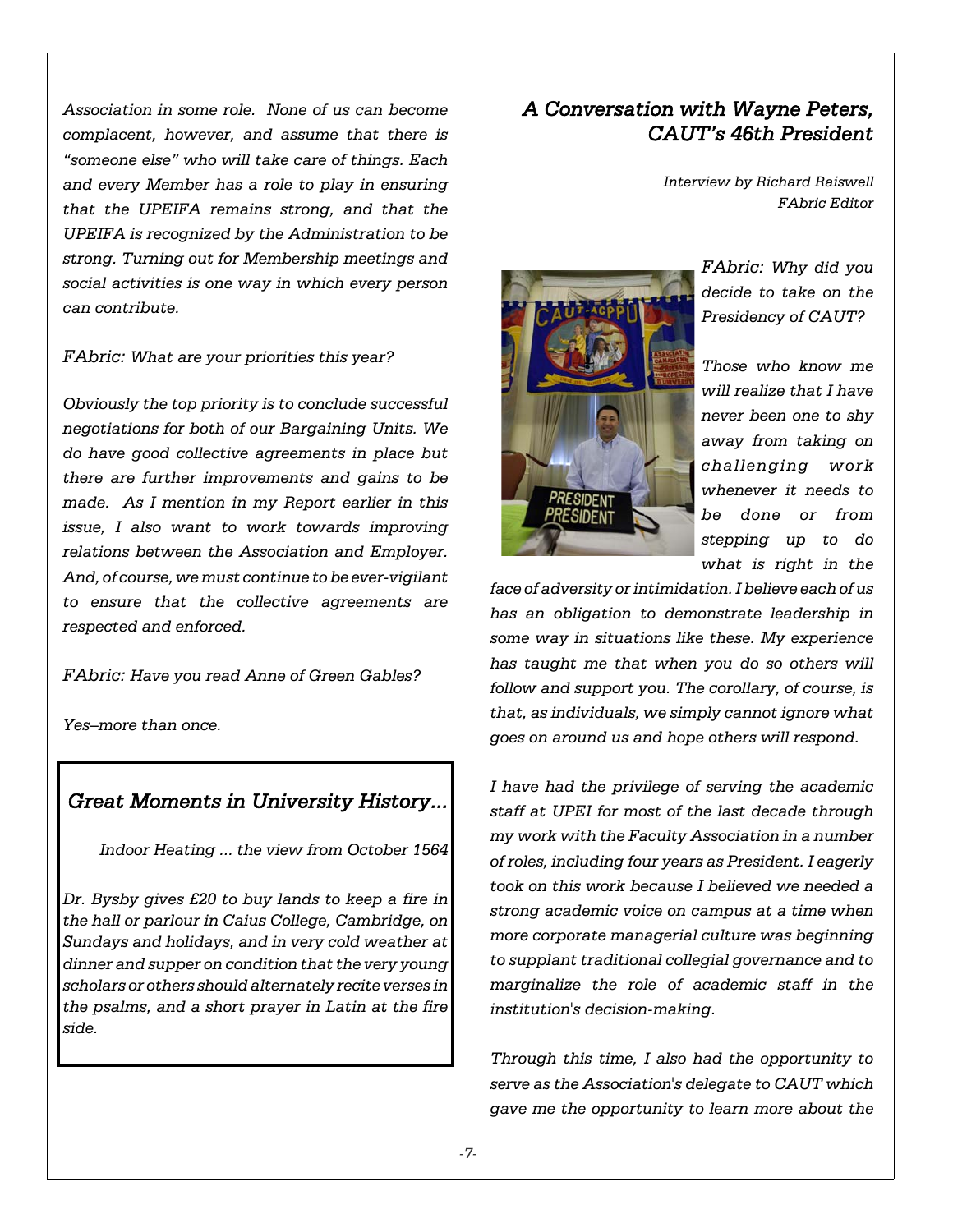*broader issues and challenges facing Canadian academics and our post-secondary education system. It soon became inevitable that I would eventually contribute my efforts in some way at the national level. My decision to offer for the Presidency of CAUT was, in fact, made several years ago when I decided to offer my name as its Vice-President, a role I served for three years.*

*FAbric: What do you see as CAUT's strengths?*

*CAUT represents over 66,000 academic staff members at 122 English and French-speaking universities and colleges in Canada. It is recognized as the national voice for academic staff in this country. Being a member-based organization, it goes without saying that its greatest strength is its membership which is made up of a wide range of academic professionals on our campuses. While CAUT certainly works hard to promote the rights and interests of its academic staff members and to support its local member associations, I am very proud to say that one of its most important strengths is that the scope of its work does not stop there.*

*CAUT is a staunch supporter and defender of the academy and post-secondary education. It works to advance the standards of the academic profession and to improve the quality of and accessibility to post-secondary education, all in the public interest. CAUT is an aggressive defender of academic freedom, a principle it supports for all academics, not just its own members. CAUT is an outspoken defender of civil liberties and human rights. It works to advance equity and equal rights for all in the academy. CAUT lobbies the federal government on public policy that impacts post-secondary education and other areas of interest to Canadian society, often taking aggressive stands against the government's direction. Beyond its national efforts,*

*CAUT is also involved in international development and cooperation work to advance these same objectives outside of the country.*

*This diverse scope of work, supported by its individual academic staff members and member associations, allows CAUT to speak for postsecondary education in this country with credibility and authority in a manner that no other national, provincial, public or private organization, or alliance of organizations, is doing at this time. This ability is one of its great strengths.*

#### *FAbric: What are your priorities this year?*

*The start of my CAUT presidency coincides with the introduction of a new Executive Committee structure, expanded from 11 to 14 members, a new Equity and Diversity Council and four new Working Groups, all designed to represent our diverse membership, especially academic staff from marginalized groups, better. One of my priorities over the coming year is to be responsive to the needs of this new structure in helping it to achieve its goals. Additionally, I want to ensure that CAUT steps up its work in support of academic librarians, who have come under heavy attack by administrators on our campuses, and contract academic staff, who continue to be victimized by a casualized-labour agenda. Finally, in response to a fundamental neo-liberal transformation of our postsecondary education sector, CAUT will be reviewing its structures, direction and work over the next while in an effort to re-vision how it can most effectively direct its efforts in defence of the academy. As President, I am excited to be providing leadership to the organization through this time.*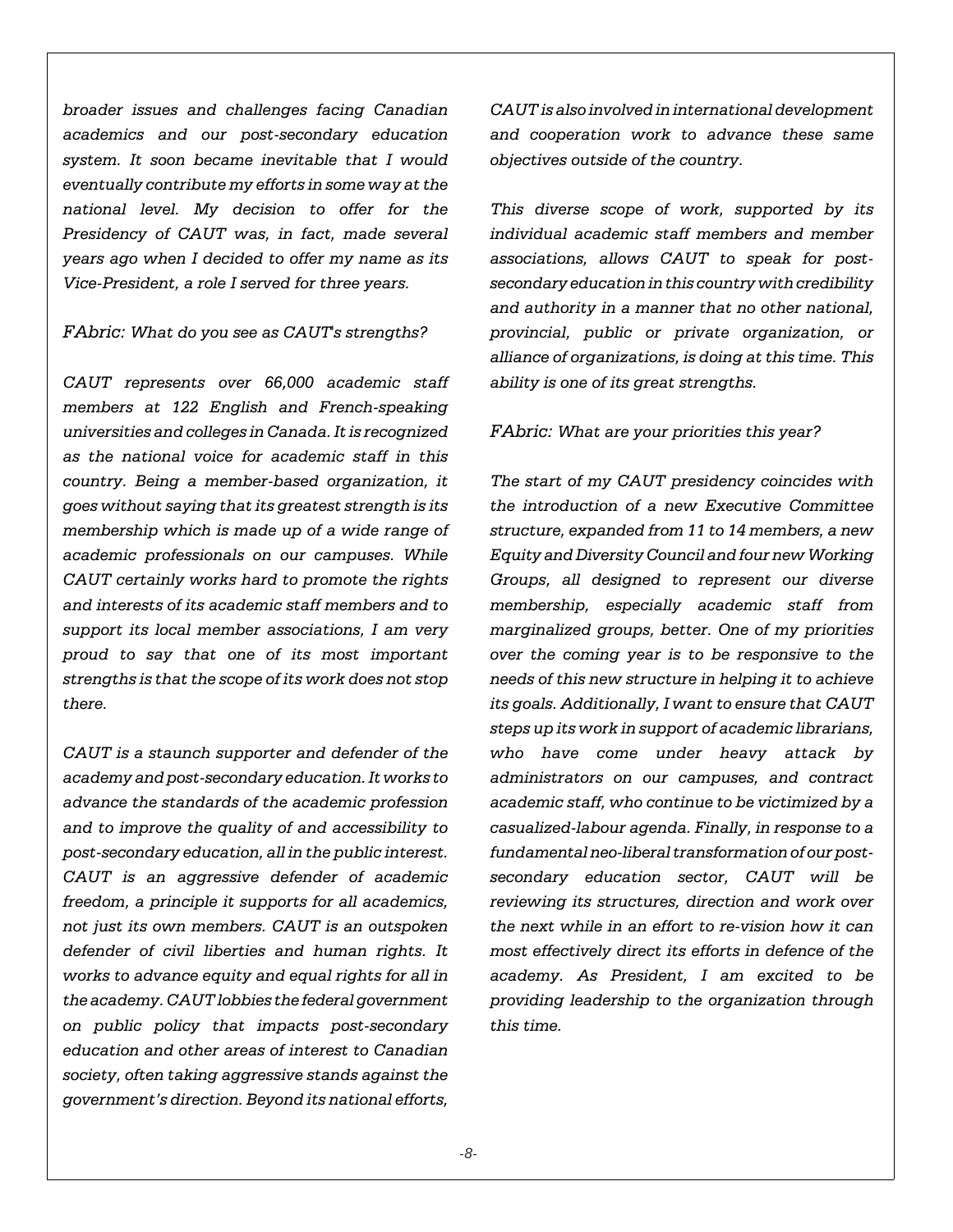#### *FAbric: Have you read Anne of Green Gables?*

*No. I am much more of a Stephen King type when it comes to reading. Although, the last two books I read were The Kite Runner by Khaled Hosseini and House Rules by Jodi Picoult.*

### *Great Moments in University History*

*A Fourteenth-Century Librarian Complains*

*From Richard of Bury, Philobiblon*

*"One can often see some stiff-necked youth sluggishly seating himself for study … his nose, all watery, begins to drip. Nor does he deign to wipe it with his cloth until he has wet the book spread out before him with the vile dew … He halts not at eating fruits and cheese over the open page, and in a slovenly way shifts his cup here and there … with endless chattering he does not cease to rail against his companions … wetting the book spread out in his lap with the sputtering spittle."*

# *Celebrating our Great Small Faculty: Faculty Recognition Night at Stanhope*

*On 28 April, the FA held its annual Faculty Recognition Night at the Stanhope Beach Resort & Conference Centre. The evening recognised recent retirees, and the contribution of those with 25-years of service. But the highlight of the evening came with the awarding of Merit Awards for Scholarly Achievement, and the four Hessian Awards for Excellence in Teaching.*

### *Scholarly Achievement Merit Award*

*The Merit Awards for Scholarly Achievement are given annually to recognize outstanding achievements of researchers. These awards are intended to honour faculty members who have achieved significant and continuing productivity in scholarly research and/or artistic creation, and in so doing, inspire others to aspire to such achievement. One award is given to a researcher in the Faculty of Arts, Business or Education; one in the Faculty of Science; and one in the Atlantic Veterinary College (AVC) or Faculty of Nursing. This year's winners are: Dr. Sanda Badescu (Faculty of Arts), and Drs Lori Weeks and Rabin Bissessur (co-winners, Faculty of Science). This year we received no nominations for the faculties of AVC and Nursing award.*



*Award winners (with plaques from l to r) Lori Weeks, Rabin Bissessur and Sanda Badescu* 

*Dr. Sanda Badescu received her BSc in Physics in 1993 and BA in French and English in 1997 from the University of the West in Timisoara, Romania. She received her MA in Comparative Literature in 1999 and PhD in French in 2003 from the University of Western Ontario, London, Ontario. She joined UPEI in the Faculty of Arts in the Department of Modern Languages in 2003. Since joining UPEI, Dr.*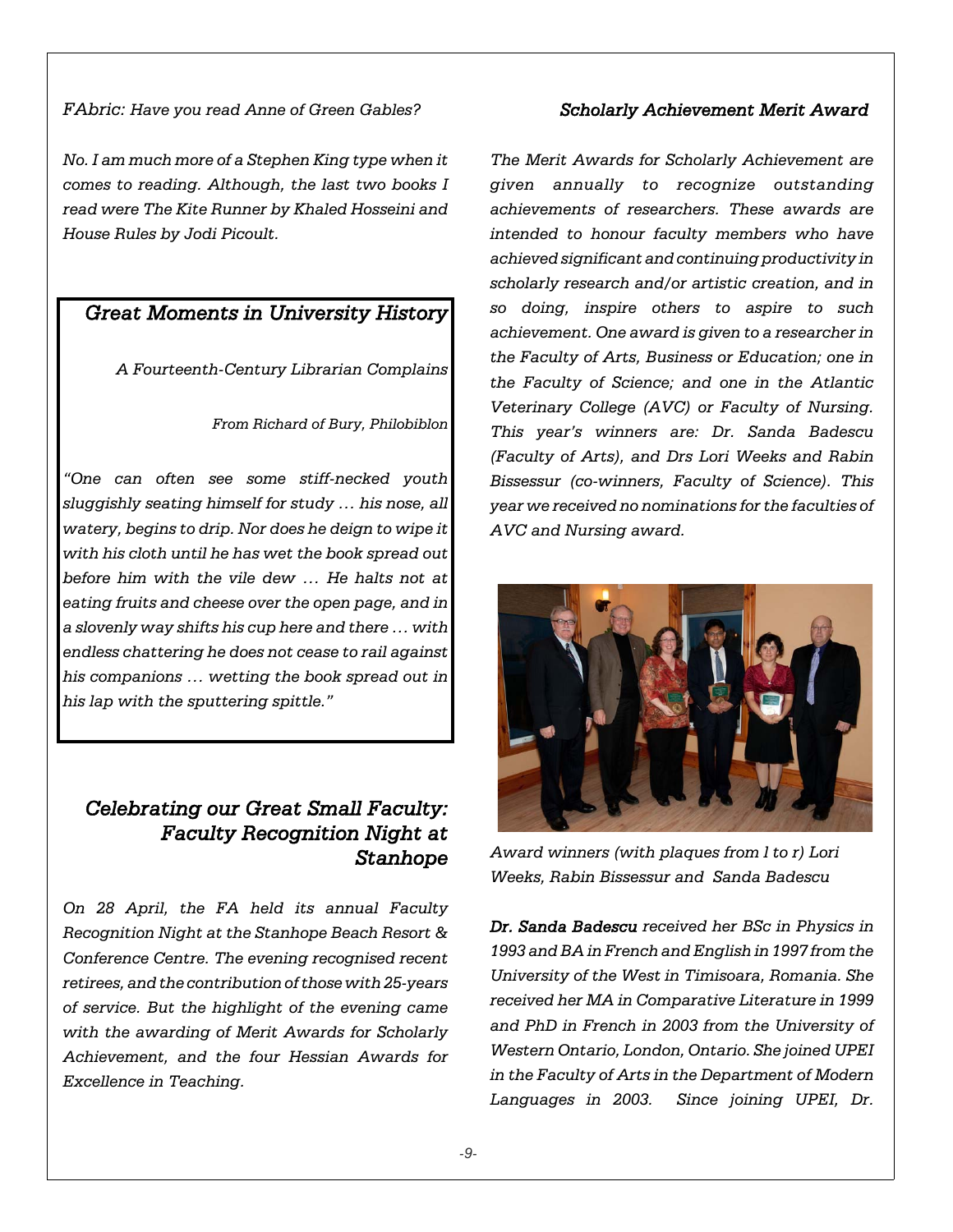*Badescu has been very active, presenting papers, organizing conferences and publishing, and very successful in applying for internal research grants. She has written one book: Madame de Sévigné et Michel de Montaigne: l'écriture intime à la lettre et à l'essai (The Edwin Mellen Press, Lewiston, New York, 2008) and was editor of another book "From One Shore to Another: Reflections on the Symbolism of the Bridge" (Cambridge Scholars Press, 2007), a collection of essays from the proceedings of the bilingual conference entitled "The Sea, The Land, The Bridge: (Hi)Stories of Communication" held at UPEI in August 2005. Dr. Badescu wrote the introduction "On the Symbolism of the Bridge" to this book. From 2008 to 2009, Dr. Badescu served on the Language Laboratory Committee, which created a modern languages laboratory in the Robertson Library at UPEI. The lab serves primarily UPEI students who study modern languages (especially French, Spanish, German), and students who study English as an additional language. The nomination letter stated that "Her work demonstrates a wide range of professional interests and an admirable command of complex theoretical issues." She is presently developing new video and audio material to be used in French classes taught in the Department of Modern Languages. Congratulations Dr. Badescu.*

*Dr. Lori Weeks received her BSc in Home Economics from UPEI in 1991, MSc in Human Development from the University of Maine in 1994, and PhD in Adult Development and Aging and a Graduate Certificate in Gerontology from Virginia Tech in 1998. She was Full-time Administrator of Rosewood Residence Licensed Community Care Facility in Hunter River prior to joining the faculty at UPEI in the Department of Family and Nutritional Sciences in 2001. She is considered a national leader in gerontology research. Over the past several years, she has successfully written grants and fostered a*

*number of local and international collaborations to support her research program, and currently holds just under \$1 million in research funding. She publishes profusely; 10 refereed manuscripts and 17 abstracts or conference presentations in the last 5 years. Dr. Weeks has served on the UPEI Research Ethics Board since 2005, and became Chair of the REB in 2008. She is also a valued mentor of students, having supervised or co-supervised 4 graduate students and 14 BSc honours undergraduate students. Lori also provides her expertise to the PEI Department of Health and Wellness, and currently serves on the Provincial Dementia Strategy Steering Committee. Congratulations Dr. Weeks.*

*Dr. Rabin Bissessur received his BSc (Honours) in Chemistry from University of Manitoba in 1987, MSc in organic chemistry from University of Rochester in 1989, and PhD in Chemistry with specialization in Materials Synthesis and Physical/Chemical Characterization from Michigan State University in 1994. He was a Research Fellow at Northwestern University, Lecturer at University of Mauritius, Research Associate at Laval University, and then Instructor at University of Northern British Columbia, prior to joining the faculty at UPEI in 1999. Rabin is currently Acting Chair of the Department of Chemistry. This is Rabin's second win of the Merit Award for Scholarly Achievement; the first was in 2003. Since then, Rabin's research productivity has if anything increased, further enhancing his national and international reputation in the field of nanocomposite materials. He has been NSERCfunded since 2002, with a total to date of \$290,000. He collaborates extensively and has been extremely successful in obtaining infrastructure grants from CFI, AIF and NSERC. He has also been funded by Innovation PEI and has received several internal research grants. He currently serves as the NSERC*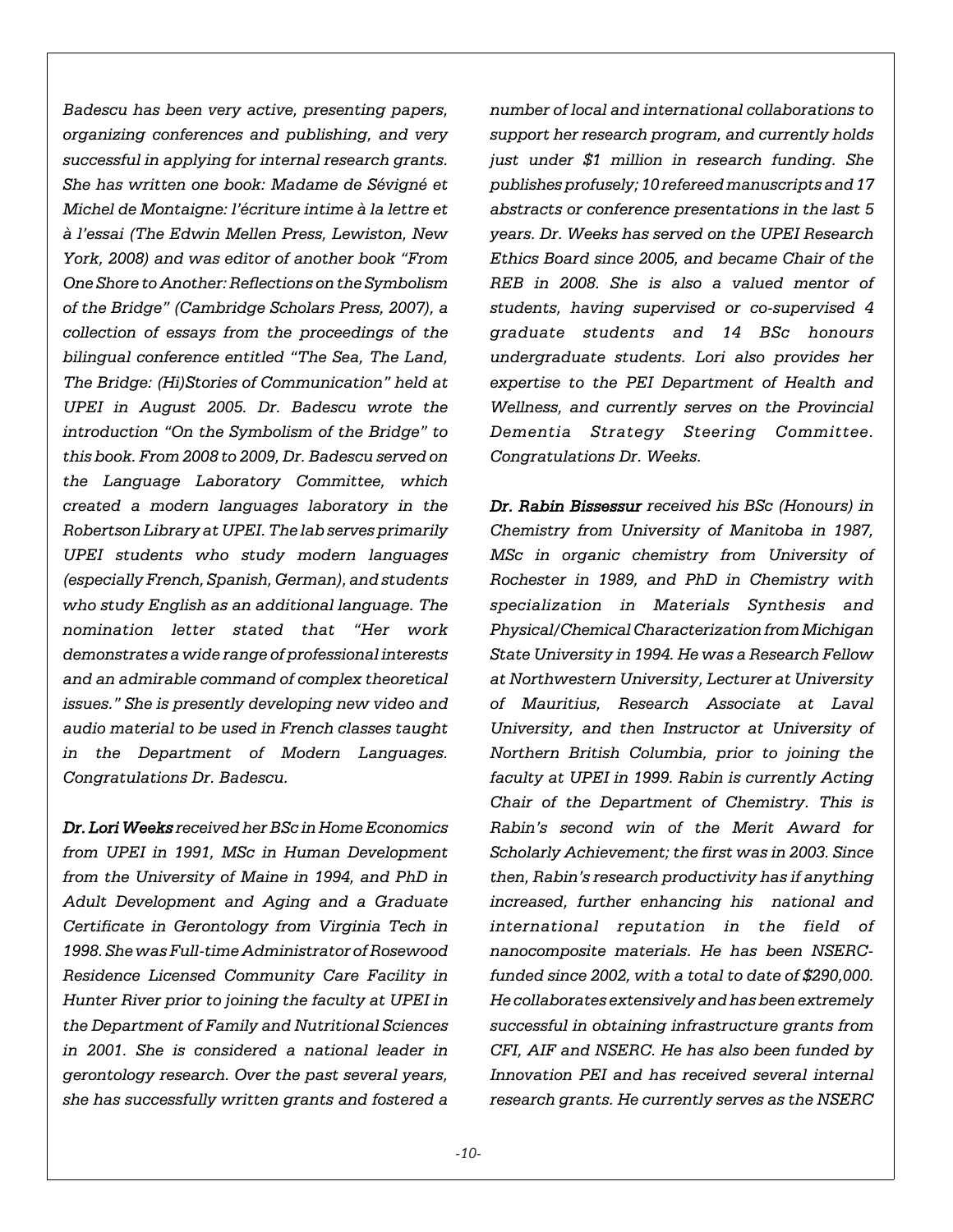*Scholarship Liaison Officer for UPEI. Since 2003, he has published 28 peer-reviewed papers and two book chapters, and 36 abstracts or conference presentations. Dr. Bissessur is also very active in the training of highly qualified personnel, including 17 summer undergraduate research students, fourthyear research projects of 16 undergraduate students (11 Honours and 5 Majors), and 5 MSc graduate students. Rabin has equally excelled in teaching and was a winner of the Hessian Award for Teaching Excellence in 2007, and this year's winner of the UPEI Student Union Faculty of the Year Award in recognition for excellence in teaching. Congratulations Dr. Bissessur.*

### *Hessian Merit Award for Excellence in Teaching*

*Dr. Shelley Burton of the Department of Pathology and Microbiology has already been recognized as one of the outstanding teachers in the Atlantic Veterinary College with seven AVC teaching awards. She is an expert clinical pathologist, and teaches the subject in a lecture and laboratory course for second year veterinary students, and in 4th year clinical rotations. She is also heavily involved in the supervision and training of graduate students, and in the delivery of continuing education sessions for veterinary practitioners and pathologists regionally, nationally and internationally.* 

*Looking at Dr. Burton's teaching dossier and letters of nomination from her colleagues, it is clear that one key to her success is that she simply loves teaching pathology, another is the time and effort she puts into it. Shelley prepares her lectures and presentations meticulously, explaining concepts in a way that makes them easy for students to* *remember, and always stressing applications in clinical diagnosis, making the information very relevant to veterinary students. She employs humour, innovative visual analogies, and sometimes quirky mnemonics to engage students. For example, if you ever are looking at blood test results and need to know which coagulation factors are altered in an animal exposed to warfarin, a common rat poison, just remember that groovy year 1972 – factors 10, 9, 7 and 2. Shelley also has developed an extensive catalogue of laboratory exercises, case studies, and supplemental on-line learning materials for her students. More evidence of her dedication to teaching is her regular attendance at workshops and conferences on teaching.* 

*Her students clearly appreciate the effort and enthusiasm Dr. Burton brings to her teaching. A recent AVC graduate wrote, in a letter nominating her for the Hessian award, that her "multi-faceted approach to teaching ensures that the material is accessible to students with different learning styles", and that she is "always willing to make time to discuss any questions or concerns a student may have". The numerical scores on student surveys are extremely good, and the comments students write about her are superlative. She is described as very enthusiastic, well prepared, very knowledgeable, extremely thorough, effective, engaging, passionate, and approachable. Several students mentioned the extra help and review sessions she provides, and the fact that she cares deeply about student learning. All this, and "she is funny and very nice as well".* 

*Dr. Wendy Carroll has been teaching management at the undergraduate and MBA*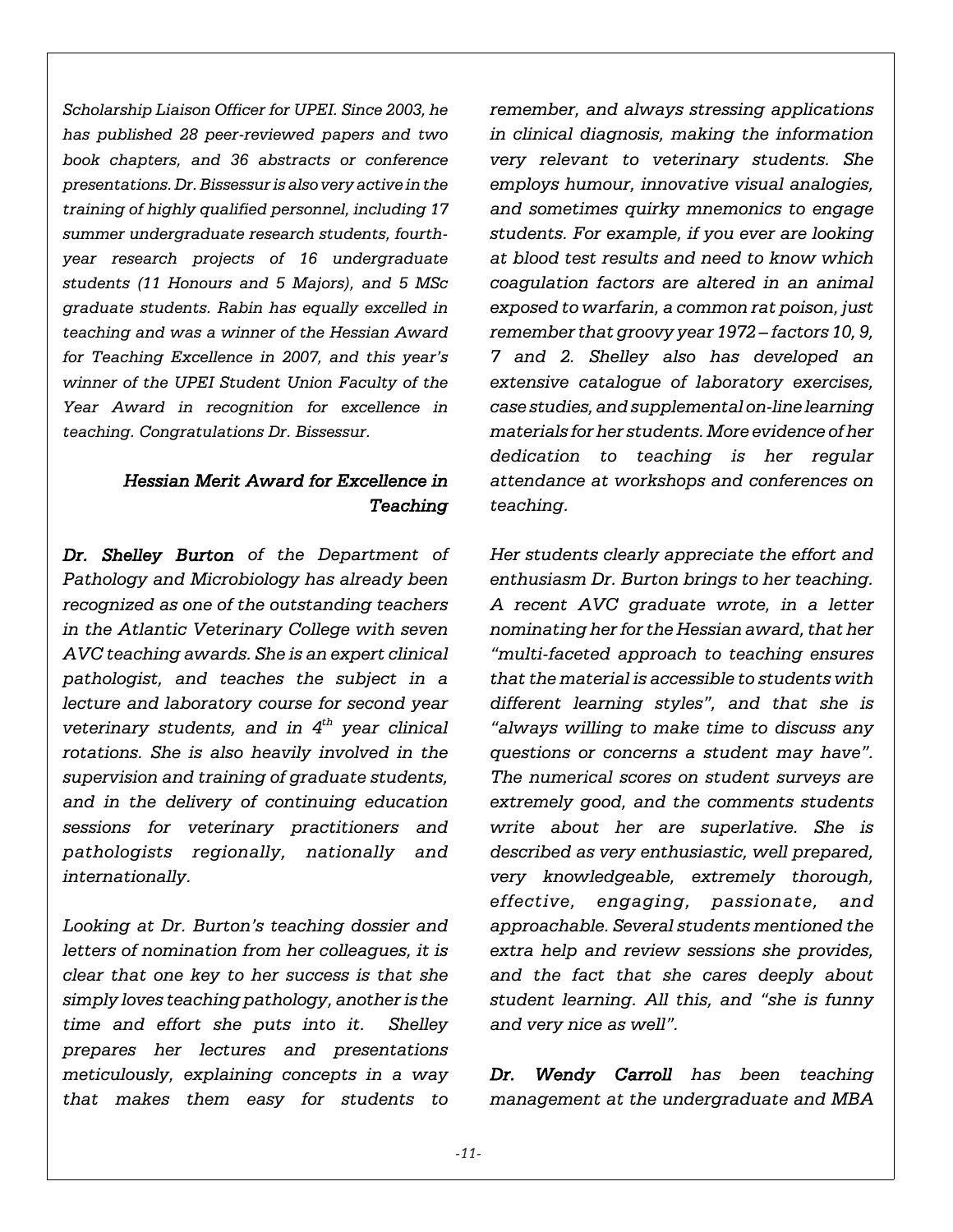*level in the UPEI School of Business since 2008, and appears to have come here with a mission–closing the "rigour–relevance gap". In her teaching dossier she describes how, during a 20 year career in business, she continued to take courses, read, and learn, and did her best apply this learning in the workplace. She says she eventually "became disillusioned with the ways in which business managers and leaders were making decisions, especially when it came to dealing with people. What was most surprising to me was the apparent disconnect between what I was reading in the academic literature (the evidence) and the practices that business leaders were touting as "best practices". Working as a senior leader in an organization, she stayed in contact with several teachers and mentors, and found she could indeed use evidence-based knowledge (rigour) to create solutions to real problems (relevance). She pursued a Ph.D. and is now trying to close the rigour-relevance gap as a business management educator. Evidencebased management is a consistent theme in what she teaches.* 

*An evidence-based approach is also seen in how Wendy teaches. She is familiar with innovative new teaching techniques and how to use them effectively. As one of her colleagues writes, she "pays close attention to the research on effective teaching and incorporates it into her course delivery". She is engaging in the scholarship of teaching herself. In addition, and equally importantly, she is completely dedicated to her teaching and to her students.*

*The results are impressive. She received the UPEI Graduate Student Faculty Member of the Year Award in 2008 and 2009, after being nominated by the MBA students. One student* *who recently completed her MBA signature project, with distinction, told the selection committee that "this would not have been possible had it not been for the hundreds of emails, countless drafts, and constant encouragement from Dr. Carroll. When I thought I was done she set the bar higher and I responded…" All the students we surveyed supported her for the Hessian Award, telling us in their comments that she "challenges" them "but is always ready to help", is always positive, very accessible, experienced and knowledgeable, inspiring, "very good at motivating students", and "dedicated to teaching excellence". They appreciated the open discussion and dialog that goes on in her classes. As one MBA student wrote, "Wendy Carroll has inspired me to think more critically, emphasize positive outcomes…, seek out good evidence-based research to make better and more informed decisions, and improve personally to become authentic and effective in my everyday decisions."*

*Dr. Marva Sweeney-Nixon, in addition to leading an active research group in the Department of Biology, has a well-deserved reputation as an outstanding teacher. The committee received detailed and enthusiastic nomination letters from a faculty colleague and no fewer than six current and former students. Marva teaches two very demanding and highenrolment core courses in the Biology program, as well as two senior courses in her speciality. She is unique in the department in that she insists on personally teaching all the labs (up to 3 per week) and tutorials (6 per week) in these courses, something that is very important to her since the small-group contact allows her to get to know all her students, and identify early any problems they are having. Her former*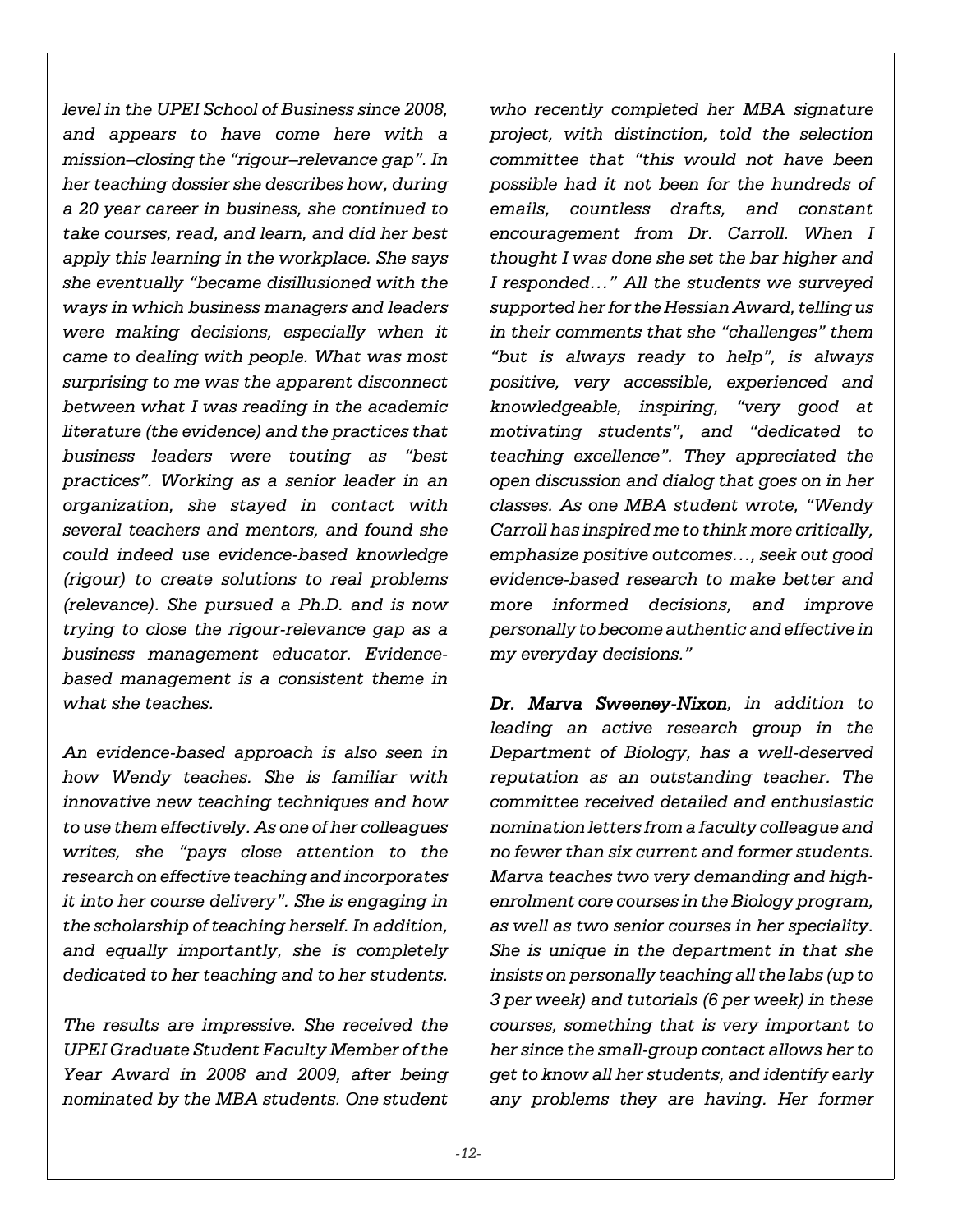*department chair recalls how it was extremely challenging for Marva to find the time to do this as enrolments rose and the number of lab sections increased, but that she thought outside the box and worked with her department to find more efficient ways to use lab space and equipment and reduce set-up time. As her former chair puts it, Marva "didn't come to me with problems, she came with solutions" to allow her to continue to work individually with all of her students in the face of rising enrolments.* 

*Another example of Marva's commitment to teaching is the effort she puts into keeping up with pedagogical advances. She reads widely, attends teaching seminars, and shares her insights with her colleagues. She helps individual students to discover their learning style, so she can help them in the best way possible. She makes use of a wide variety of teaching approaches and evaluation methods. She is part of an innovative collaborative teaching arrangement that her department chair describes as "one of the most important teaching developments in our department in many years". Briefly, her third year physiology course is a writing intensive course, as is a third year course on research methods and communication taught by Donna Giberson. By meshing and coordinating the two courses so that students immediately apply in Marva's course the knowledge and techniques they learn in Donna's, the two instructors have significantly improved student outcomes.*

*Her students, without exception, wanted to see Marva recognized as the outstanding teacher she is. In a survey of her students, we received comments such as "She inspires me everyday! She is always prepared; she tries to teach all*

*learning types; … The fact that she not only recognizes, but cares enough to see, that people learn differently makes her so special. She has given me confidence as a student, and inspires me to do my best." She is described as "an incredible educator", "the best", "always prepared and organized", enthusiastic, approachable, caring and helpful.* 

*This year's winner of the Merit Award for Excellence in Teaching by a Sessional Lecturer is Earlene McKinnon-Gray, of the Department of Family and Nutritional Sciences. She has taught several Family Science courses, and her contributions are highly valued by the department. In nominating Earlene, one of her faculty colleagues wrote that "Earlene stands out for her professionalism, dedication, teaching skill, organizational abilities, high standards, and collegiality. I have learned a great deal from Earlene about teaching and interacting with students…"*

*In the letters and comments the committee received, the course mentioned most often is Family Science 491–Human Sexuality. Earlene's initial contact with the course was as a guest lecturer, speaking about her experiences teaching sex education in high school. The next year she applied to teach it. Human Sexuality is a core component of the Family Science program, and is required for students who wish to become Certified Family Life Educators. Earlene has single-handedly maintained the required curriculum standards and kept the course up-to-date since she took it on in 2004. In teaching the course, and in dealing with a subject matter that is rather*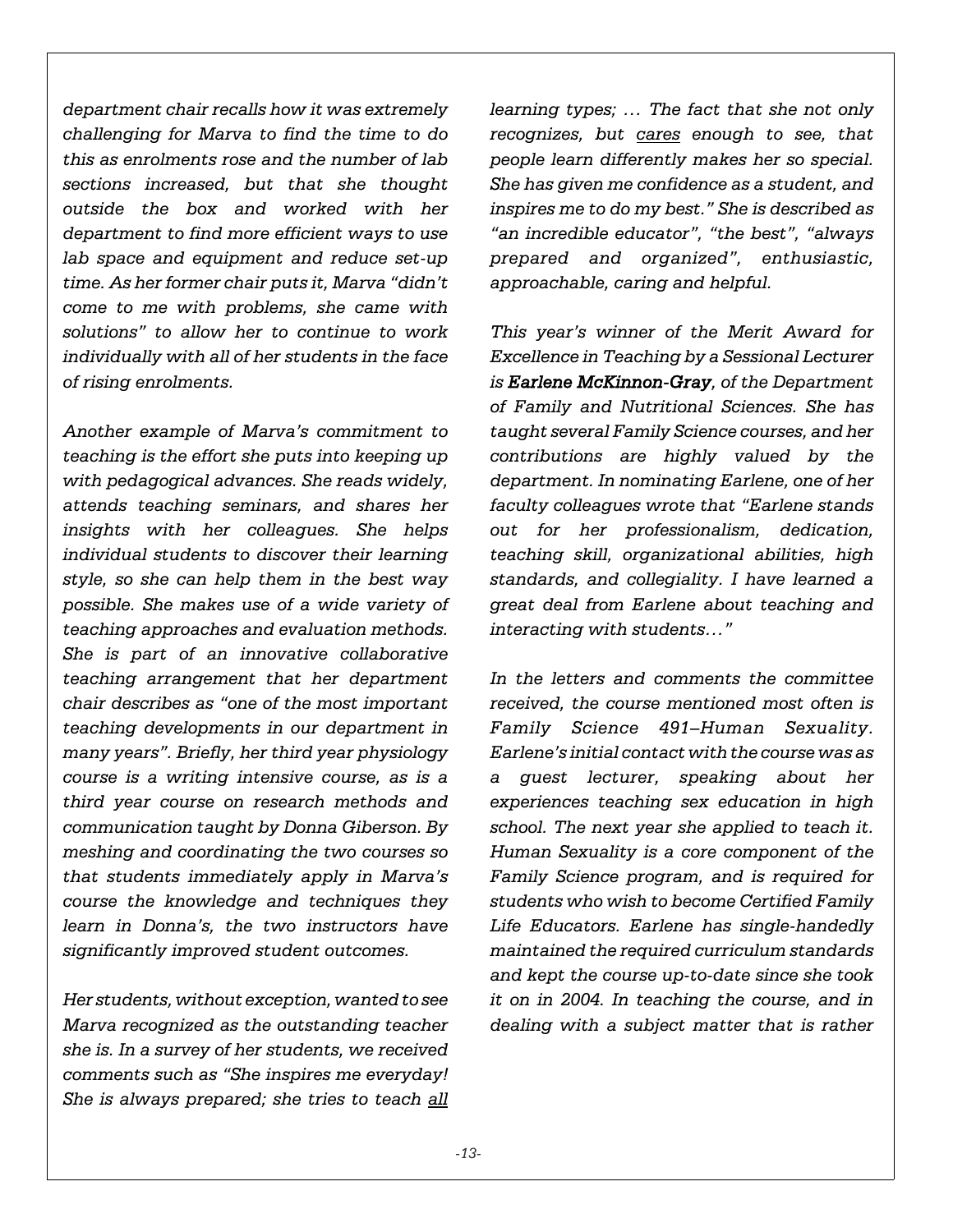*uncomfortable for some students, she has based her teaching practice on the belief that, as she puts it, "An active supportive environment--based on mutual respect, inquiry, support, and excitement—must be developed. Within this environment we all can learn from and with each other. The role of the instructor is to facilitate the growth of this environment, to provide activities which both model and encourage learning together, and to make sure the experience is both worthwhile and enjoyable." She uses a wide range of teaching approaches to accommodate different learning styles.*

*What we heard from Earlene's students makes it clear that she has been highly successful. A former student wrote in a nomination letter "The activities and discussions made thoroughly learning the material very natural… the information stayed with me. This was especially due to the fact that individuals or pairs of students were responsible for teaching one chapter of the text book each. I feel that student participation is key". Students we surveyed commented that Earlene "offers herself fully to students," is hard-working and enthusiastic, and "gets to know each individual student." "She is hilarious." "She is one of the best professors I have ever had." "I waited four years to take her class." "Earlene is the type of person that you instantly feel comfortable with." And finally "Earlene is much more than a teacher, but this is a person who provides support–without judgements and without thought. This is natural to her. I think it's what makes her a great educator. Her love for her students extends far beyond the three hours she spends in lecture a week."*



*Hessian Merit Award Winners (with plaques from l to r) Marva Sweeney-Nixon, Wendy Carroll, Earlene McKinnon-Gray and Shelley Burton.*

# *Arts Faculty Colloquium Series is Back*

### *All events are at 3pm in 420 Main*

*7 October: Getting to Know Your Colleagues. Alica Kerfoot (English) and Nia Phillips (Psychology) will discuss aspects of their research.*

*28 October: Disciplines and the Arts, A roundtable with Richard Raiswell (History), Don Desserud (Dean of Arts) & Ann Braithwaite (Women's Studies)*

*18 November: Interdisciplinary panel.*

*For more information, contact: Ann Braithwaite: abraithwaite@upei.ca Richard Raiswell: rraiswell@upei.ca*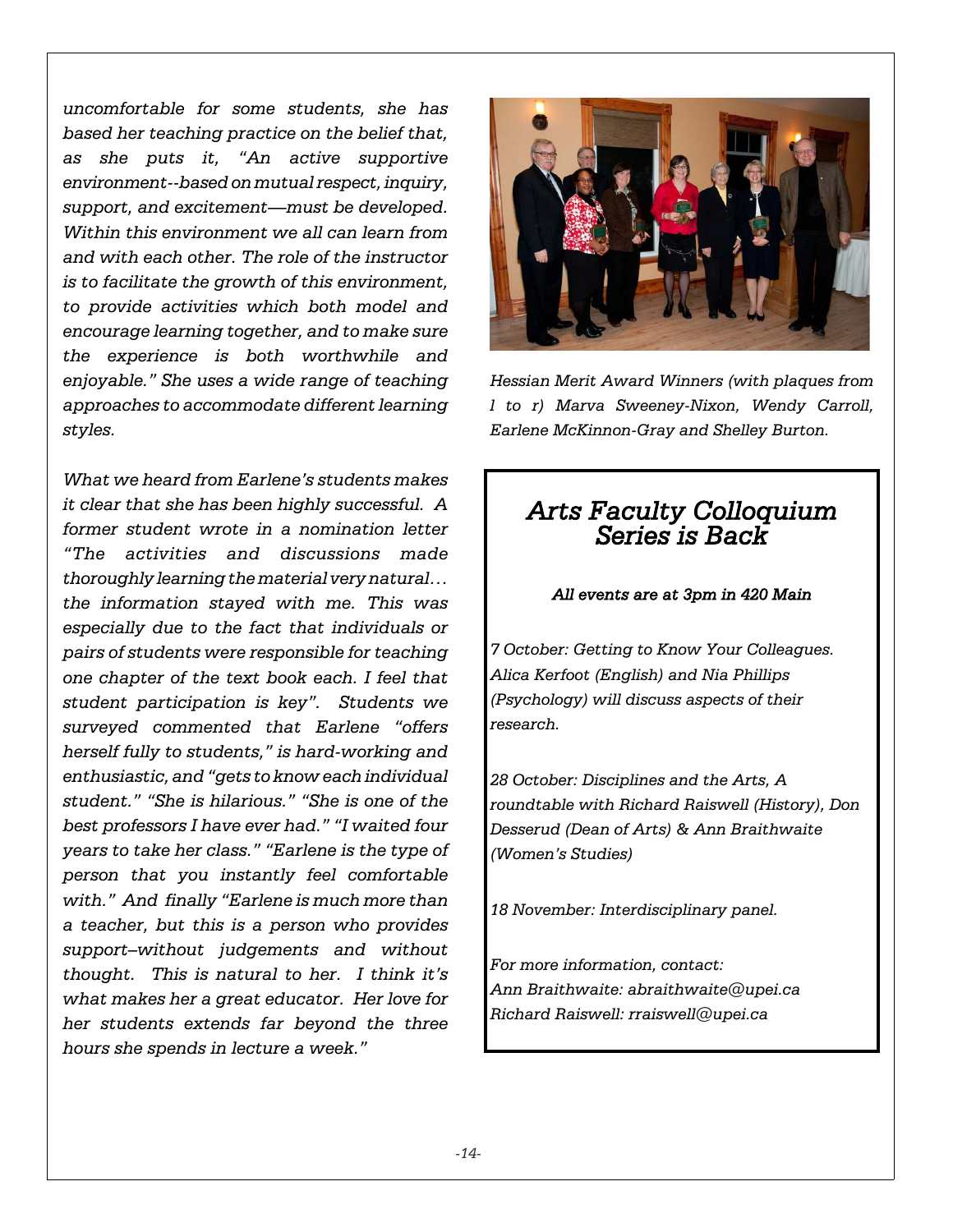### *In memoriam: Patrick Reilly*

*by Heather MacKenzie*



*Patrick Reilly, BA, BSW, MSW passed away on 31 August 2011. Patrick was a long-time Sessional Instructor in the Department of Sociology and Anthropology, and worked full-time as a social worker in*

*the acute psychiatry at Hillsborough Hospital. He is survived by his loving wife, Mae MacPhee.*

*Patrick Reilly was an amazing man with wonderful qualities that he wore lightly. Yet he touched many people's lives, helping to change their direction for the better. Patrick did this unassumingly, and excelled at caring for people he knew were suffering. He did this wonderful work by sharing his knowledge and personal experience with clients, friends, colleagues and students both in the classroom and at work.*

*Patrick had little patience for bureaucracy and red tape. He preferred to act, showing his immense compassion and empathy for those struggling in difficult situations. I saw this often in my early years of employment when I would sometimes accompany him when he met with families of those he was trying to comfort. I was amazed that he did not simply tell these people what to do, but he sat down and listened to them, using his understated presence and talent for understanding to have an immediate and direct effect. I asked him once about his ability to relate to others, and, with that characteristic smile of his, he replied, simply, "there*

*can be happy endings if we strive for them." I never forgot those words. Our lives would take different directions, but we would occasionally meet, and laugh and talk about the happy endings in our own lives both personal and professional.*

*This summer, I spoke with Patrick about my desire to return to university. He was very encouraging, and with his unique unassuming modesty, shrugged his shoulders, saying, "if I can do it, you can do it." I recently completed his second-year undergraduate "Anatomy of Addictions" course. A talented instructor, Patrick enjoyed providing students with the opportunity to challenge received wisdom, and really enjoyed creating a classroom buzzing with ideas. His commitment and dedication to students was remarkable; indeed, he completed teaching and marking his summer class's assignments just days before he died.*

*I was shocked and saddened to hear of his death. It is a tremendous loss to the University, the students, staff, and to the members of the community he served for years. In memory of Patrick, I would ask that we follow his example and treat others as we would be treated ourselves. This was the touchstone of his life, his teaching and his work.*

*A short verse by Emily Matthews perhaps sums up Patrick and his legacy best:*

*Some people make a difference just by being who they are, / Their inner light shines bright and touches lives both near and far, / And even when they're gone, they still play a part, / In the smiles, the priceless moments, that are treasured in the heart.*

 *A service celebrating Patrick's life was held on 3 September 2011 at St. Brigid's Roman Catholic Church, Foxley River, PEI.*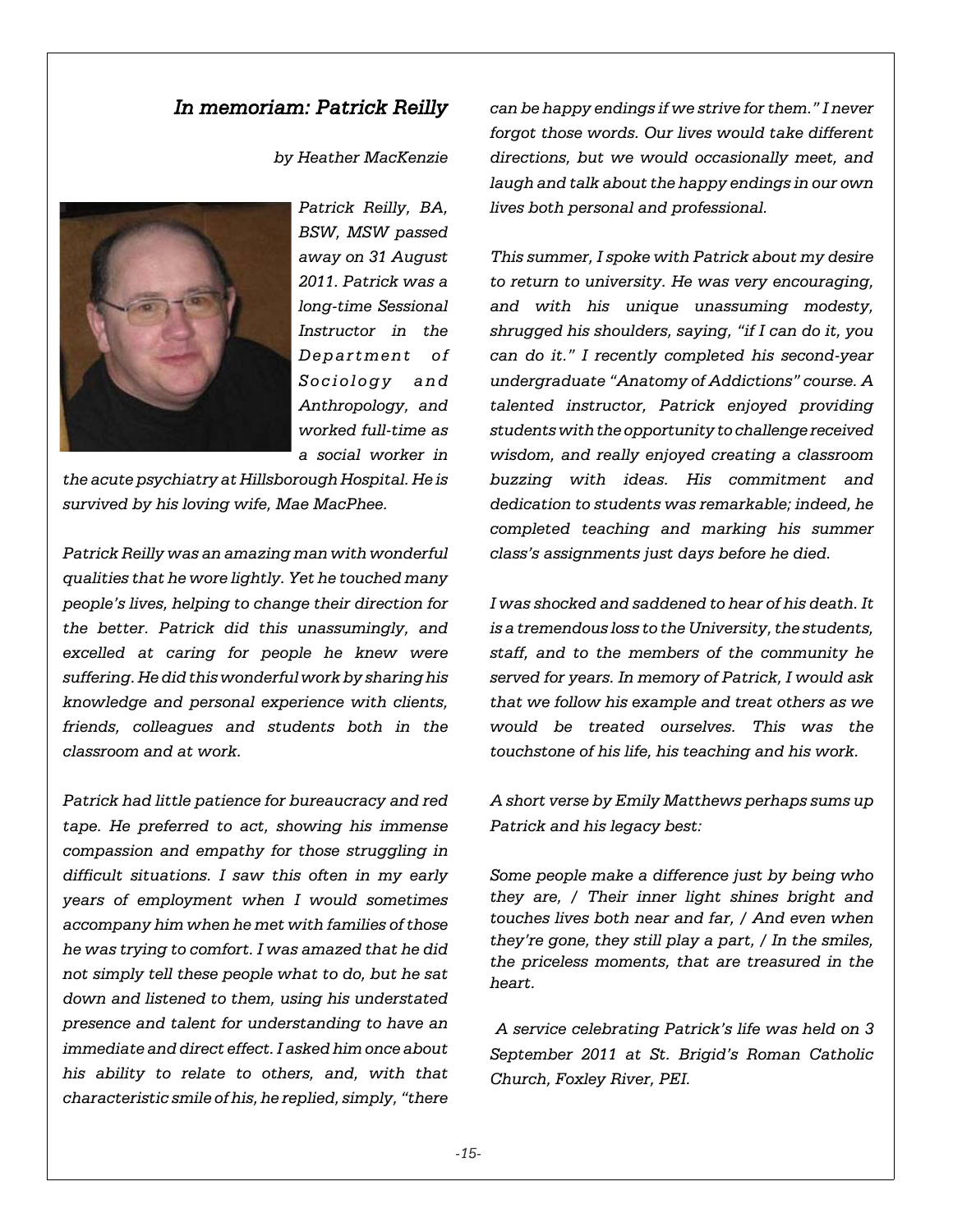# *Life in the Trenches: Weighing the Costs of Contingency*

*by Brenton Dickieson*

*As much as I'm tempted to use this column as an opportunity to offer self-critique to sessionals, it might be more beneficial to tell the story of one my struggles in the state of contingency I have chosen to adopt in being a career sessional at UPEI.* 

*This may come as a shock to the academic community, but the sessional rate of pay in Canadian universities is subtle. I absolutely love teaching and the collegial atmosphere into which I've been invited. However, with relatively low pay and a per-semester limit on the number of courses any sessional can teach at UPEI (fewer than three—a regulation that inspires creative math at times), I find myself taking on more and more courses as they become available. Fortunately, I haven't had to teach something I wasn't interested in or that stretched the credibility of the classroom contract, but as a sessional I find myself stretched in one or another, in time or money.* 

*Typically, I spend a lot of my time developing new courses and teaching large classes comprised of students from a diverse array of backgrounds. This semester, for instance, I am teaching 201 students in essay-based classes. Of the 23 courses I've taught at UPEI before this semester, fifteen of them were different courses—ten of these I designed and wrote on my own without a curriculum template of any sort. After six years of teaching, I only have right of recall in three courses and more than once I have prepared courses that were cancelled (without compensation of any kind). Three times a year I pitch courses to my chair, then spend hours creating draft syllabi by way of application to teach*

*these courses, knowing that there is a very real possibility that someone else may end up teaching them. So far at UPEI, I've only been able to teach two courses that were within my general field of ongoing research.* 

*And that's the rub, for me at least: it is my research that gets lost in the sessional squeeze.* 

*I love creating new teaching experiences, lecturing to large crowds and helping students find their critical voices. I relish the dangerous crush of ideas that comes with the dialogue between students and teacher. I am consistently challenged intellectually by the breadth of the educational landscape we aim to present to our students. And I've benefited greatly from the college of pedagogues that are my conversation partners here at UPEI.* 

*But the sacrifices I've made literally to put food on the table have meant great losses in my own research. I have to fight to find an hour here or there to brush the sand away from where I'm digging so I can see my project anew. If the times between the here-and-there hours become too long, it is sometimes hard to find my place again. When it comes time to write, more often than not I need to write for paying magazines rather than academic journals. My summers, when so much good academic research is done, are filled with topical classes, tutoring and editing, and the grading of distance-education work.* 

*While many sessionals are not trying to establish a career at UPEI, I do not think my experience is unusual. Talk to sessionals and you will hear the panic of doctoral projects mouldering in memory or lab ideas that sit at the bottom of a pile of papers to grade. For me, what ties my stomach in knots is the*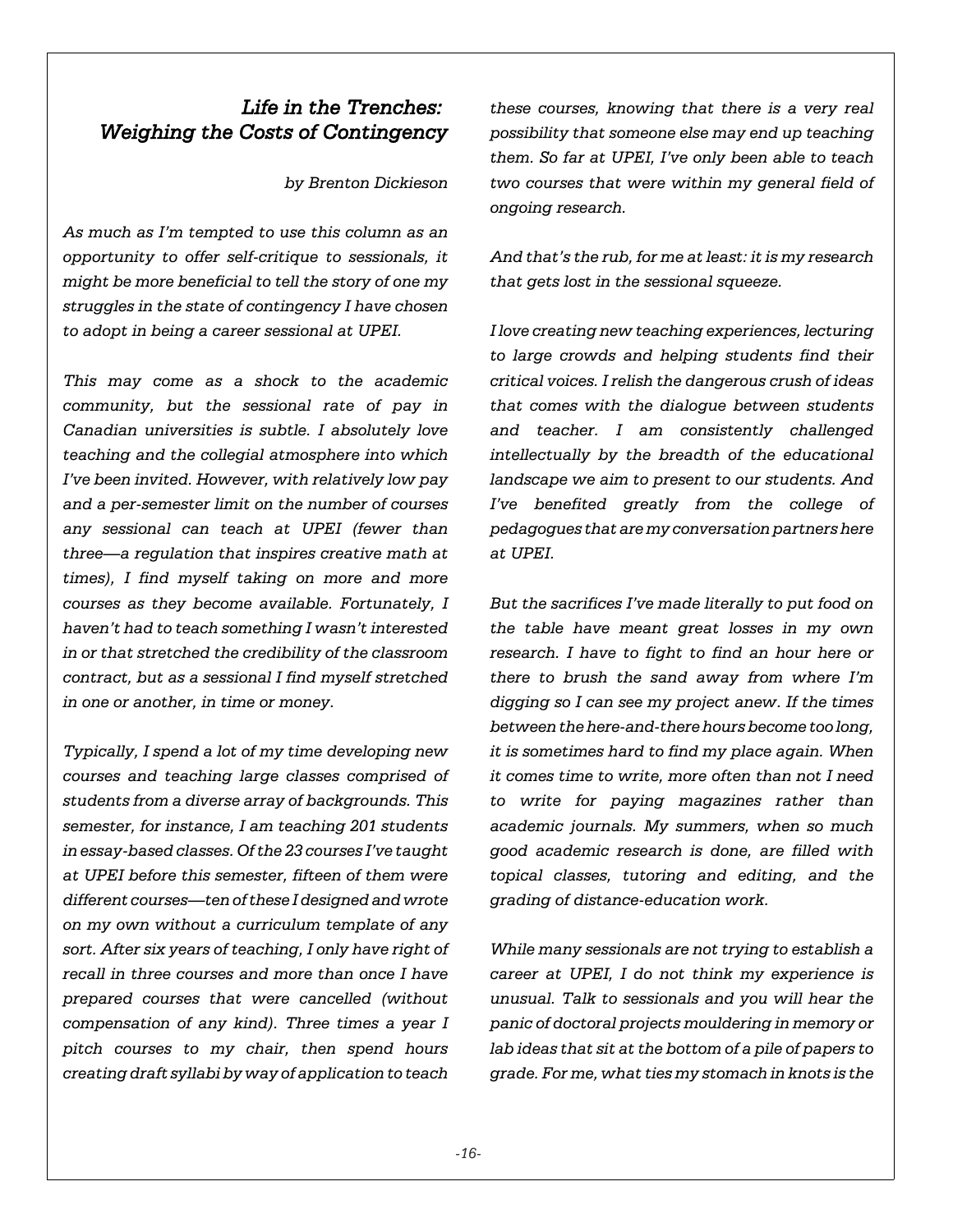*extended limbo between graduate schools and the distancing future of established scholarship. After all, purgatory is only beneficial if one makes it through.*

*I present my struggle to you not as a victim, or someone entitled to anything at all—I believe a spirit of entitlement is the death knell of a free education. As a sessional, I have the great benefit of having my job on the line every time I stand behind a lectern; I am largely vulnerable, entitled to nothing if bureaucratic winds change. And it is I, and I alone, who bears the responsibility for doing the research, which is supposed to be difficult, in any case. There should be a price to pay for discovery, I believe.*

*Still, I think it is important that the academic community recognize one of the true costs of contingency. Cost-savings always have a price. In my case I haven't discovered what the full price is yet, but I am afraid that I might.*

## *Worried about your environmental footprint?*

*Now you can choose to receive your copy of the FAbric through e-mail!*

*With just a quick e-mail to facultyassociation@upei.ca you can join the growing number of FA Members who receive their copy of the FAbric through the miracle of modern electronic communications technology.* 

*The electronic FAbric has the same great taste as our classic version but without that papery aftertaste.* 

# *Speaker's Corner: Notices of Motion*

*by Chris Vessey*

*In the case where a notice of motion is required to be given because of the nature of the motion (as laid out in constitution or by-law documents), or it is desired that such notice be given to ensure proper opportunity for prior consideration and open debate, a useful wording like the following:*

*I, Jane Doe, at the next Annual General Meeting will move or cause to be moved, that . . .*

*(Of course, the name of the mover and the meeting designation may change!)*

*This indicates that the person who is presenting a notice of motion may not be the person who makes the actual motion at the subsequent meeting. The mover and seconder are normally sought at the meeting, not in advance, as motions are brought forward and seconded by members present, and not in absentia.*

*Depending on the governing rules of a body, a notice of motion may be received verbally at a preceding meeting, or it may be required in writing a set period before the meeting at which it would be debated.*

# *We Want Your Input!*

*Feedback, comments, articles, letters, images, etc. for future issues are always welcome! Contact the Newsletter Editor, Richard Raiswell, rraiswell@upei.ca, 566-0504.*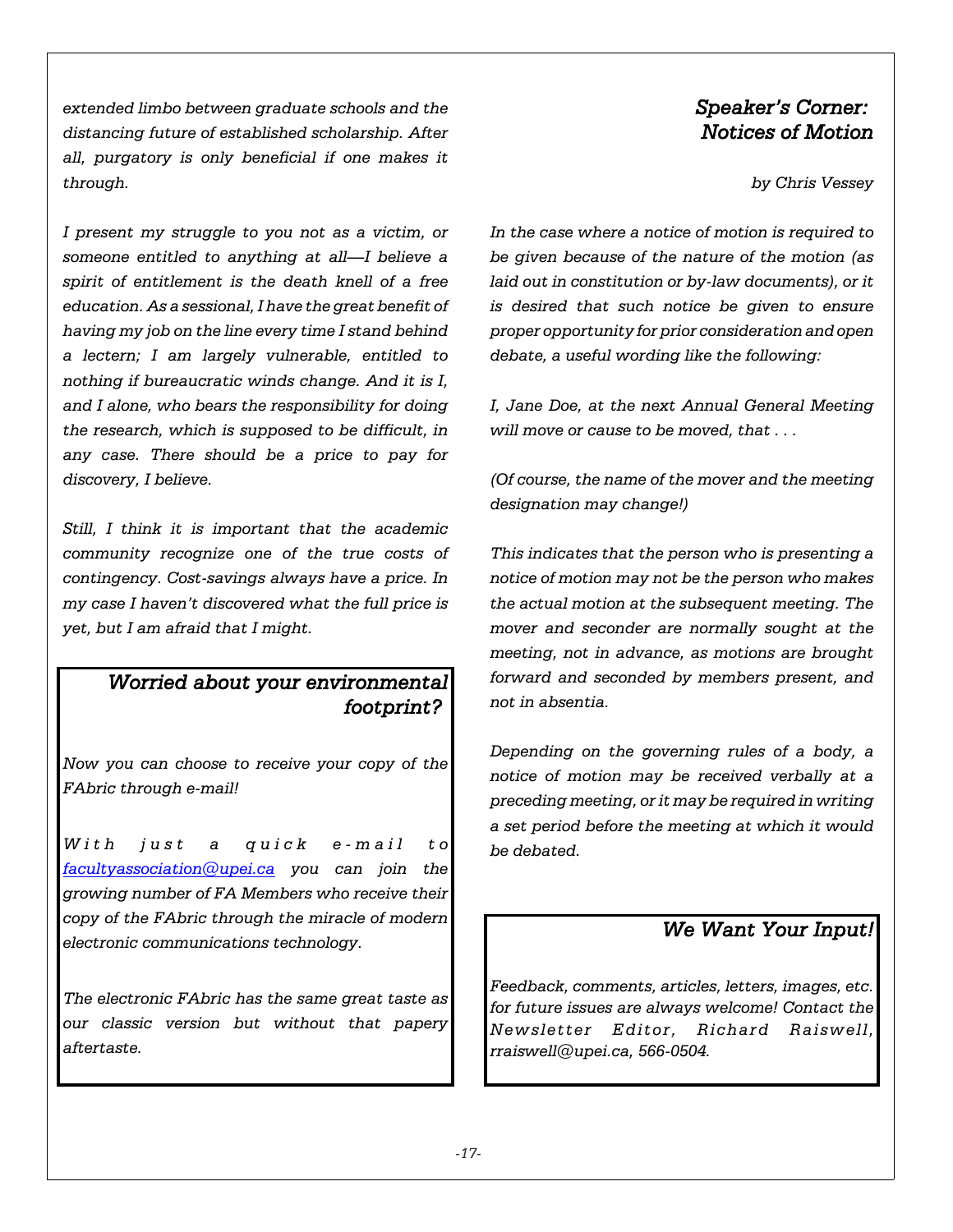# *Collective Agreement Dates to Remember, September 2011 - February 2012*

*The Collective Agreement is outlined in what has become known as the "Red Book" (a copy of the Collective Agreement is also available on-line from the UPEIFA website, www.upeifa.org). The 2011-12 Communications Committee has summarized dates from the most recent Collective Agreement that are important for FA members to know. Dates important for the time period covered by this edition of the FAbric through to the subsequent edition to be published in late January are outlined as follows. A complete list of significant dates from the "Red Book" is also posted on the UPEIFA website.*

### *Prior to October 15*

*Initial vote [for tenure/permanency] of URC subcommittee (Article E2.10.5)*

### *Prior to November 1*

*Unless a DRC has already been constituted under E2.5.2.4 the Chair assures that a properly constituted DRC is assembled [to consider applications for promotion] (Article E2.5.3.2)*

### *On or before November 1*

*Posting of Sessional Instructor Positions for winter semester (Article G1.4)*

### *By November 1*

*Posting of Sessional Instructor Positions for winter semester courses as yet unfilled (Article G1.4b).*

### *By November 1*

*Each academic unit must update its Sessional Instructor Seniority Roster (Article G1.7.1c).*

#### *By November 1*

*Faculty Member submits promotion file to Chair (Article E2.5.3.4)*

#### *Prior to November 10*

*Final vote [for tenure/permanency] of URC subcommittee (Article E2.10.7)*

#### *Prior to November 15*

*Full URC reviews sub-committee decisions [re: tenure/permanency] to ensure consistency (Article E2.10.9)*

#### *Prior to November 15*

*URC reports recommendations [re: tenure/permanency] to President (Article E2.10.10)*

#### *By December 15*

*DRC/LRC completes meetings on all promotion applications and recommends to URC (Article E2.6.2; Article E2.8.1; Article E7.8.9; Article E7.10.1)*

#### *By January 5 of the year of application for tenure*

*Dean sends letter to each Chair with names of respective Faculty Members eligible for regular consideration of tenure. [Chair then seeks confirmation from each Faculty Member that tenure file is being collated] (Article E2.5.2.2; Article E2.5.2.3a)*

#### *Prior to January 15*

*Dean/UL includes letter in candidate's file for promotion and forwards the complete file to URC Chair (Article E2.9.4; Article E7.11.4)*

#### *Before January 31*

*A seniority list of all permanent Clinical Nursing Instructors shall be posted (Article G2.12 a)*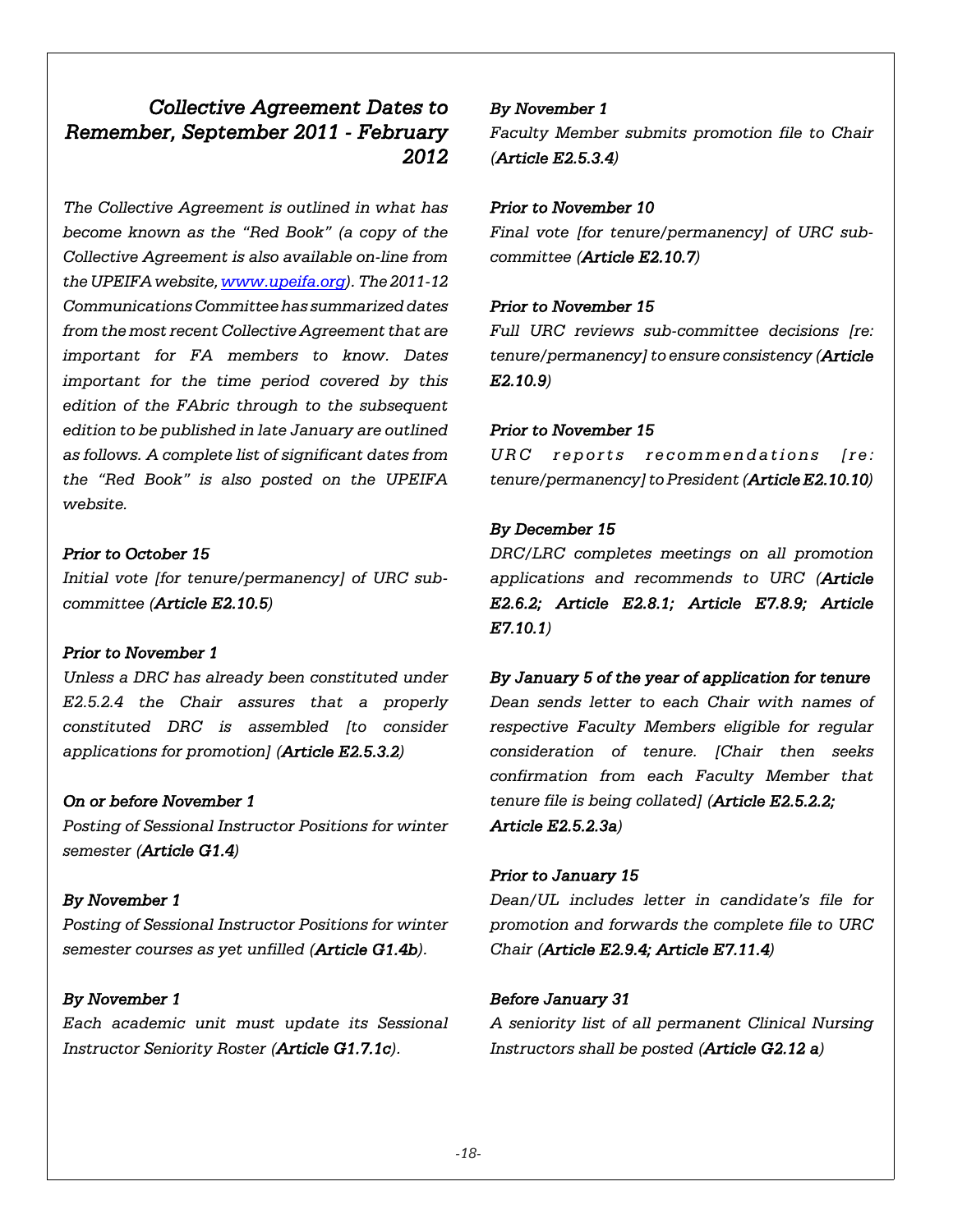## *By February 1 of the academic year prior to the one in which consideration would take place*

*Faculty Member seeking early consideration [for tenure] as an exceptional case requests in writing to the Dean (Article E2.4.2.4)*

### *By February 1 of the academic year prior to consideration*

*Faculty Member's request, or Dean's recommendation, for deferral of tenure consideration is communicated (Article E2.4.3.2)*

#### *Prior to February 1*

*Faculty Member sends a letter to the Chair indicating plans to apply for tenure. Chair then informs Dean that the tenure file is in preparation (Article E2.5.2.3 a)*

### *February 1*

*Subject to exceptional circumstances, if a Faculty Member does not have tenure by February 1 of the fourth year of full-time probationary appointment here, and if the Faculty Member has not initiated procedures for consideration of tenure, the Department Chair will direct the Faculty Member to submit his or her file for tenure consideration (Article E2.5.2.3 b)*

### *On or before February 1*

*Posting of Sessional Instructor Positions for both summer sessions (Article G1.4b)*

### *Did you know...*

*that the UPEIFA sponsors two Entrance Scholarships each year. This year's recipients are: Jessica Paige Cameron, Three Oaks Senior High, and Jessica Dwan, Morell Regional High.*

## *Welcome to Our New Members!*

*Jason Arsenault, Political Studies and Global Issues Randall Barley, Biology Maria Campbell, University 100 Laura Campbell, Psychology Gaylene Carragher, Business Bill Chalmers, Global Issues Rupert Collister, Education Jennifer Connell, Business Bradley Colwill, Business David Costello, Education Kristin Domike, Global Issues Scott Dunbar, Religious Studies Susan England, Education R. Lee Forbes, Education Ian Gardner, Health Management Daphne Gill, Biology Megan Glover, Physics Brenda Goodine, Education Terri Kean, Nursing Alicia Kerfoot, English Angela Kuchison, Chemistry Kathleen Lawry-Batty, Math/Statistics Reny Lothrop, Health Management Joshua MacFayden, Environmental Studies Betty-Jo McCarville, Education Andrea Matthews, Companion Animals Elizabeth Osgood, Engineering Nia Phillips, Psychology Heather Rossiter, Business Jennifer Rozell, Education Sophie St. Hilaire, Health Management Elizabeth Steeves, Pathology/Microbiology Marguerite Ternes, Psychology Fabienne Uehlinger, Health Management Mark Victor, Engineering Zhang, Junhui, Library*